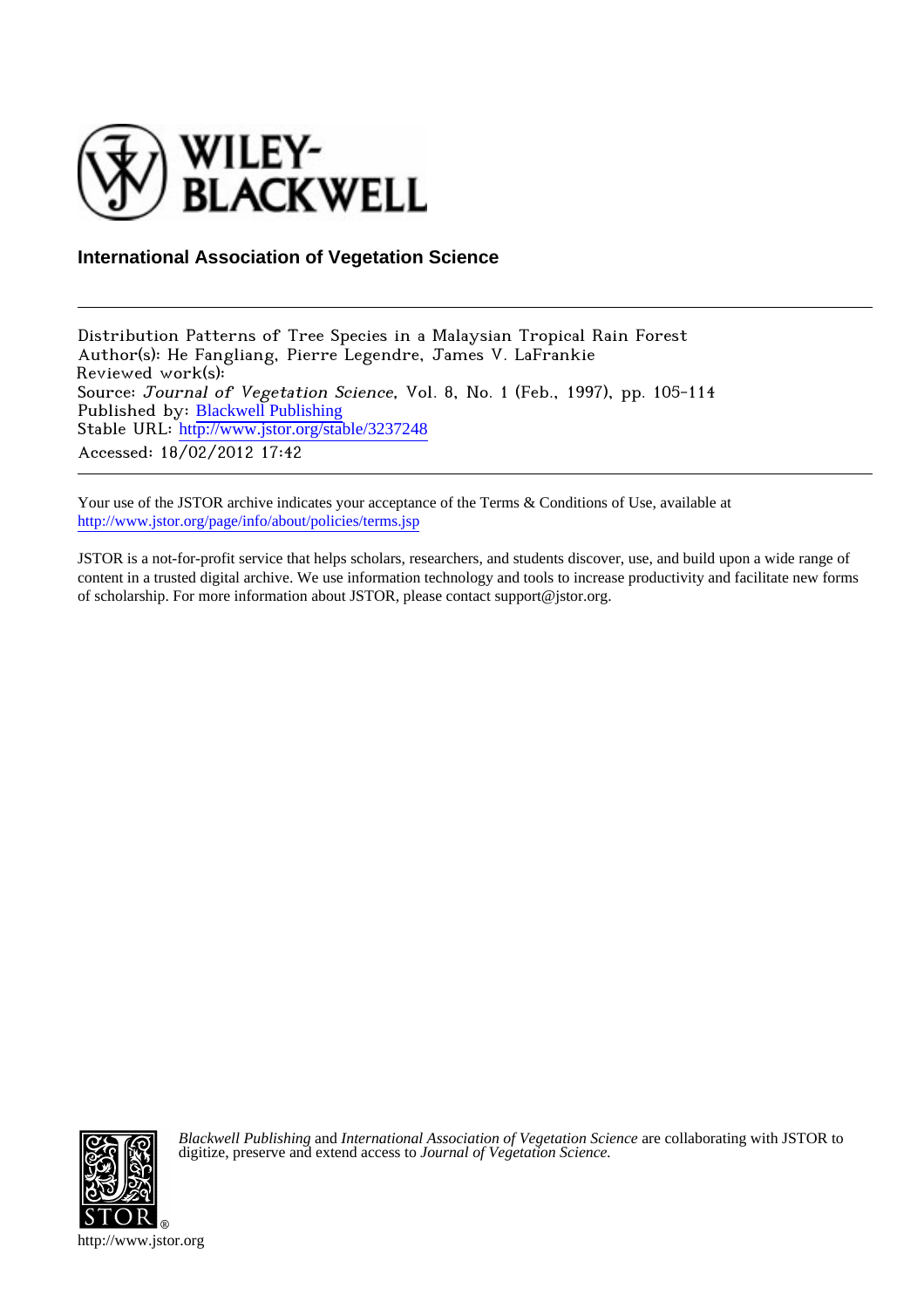# **Distribution patterns of tree species in a Malaysian tropical rain forest**

# **He Fangliang**<sup>1,2</sup>, Legendre, Pierre<sup>1,3</sup> & LaFrankie, James V.<sup>4</sup>

<sup>1</sup>Département de sciences biologiques, Université de Montréal, C.P. 6128, Succursale A, Montréal, Québec, **Canada H3C 3J7; 2Present address: Canadian Forest Service, Pacific and Yukon Region, 506 West Burnside Road, Victoria, British Columbia, Canada V8Z IM5; Fax +1 250 363 6005; 3Fax +1 514 343 2293; E-mail legendre@ere.umontreal.ca; 4Smithsonian Tropical Research Institute, P.O. Box 2072, Balboa, Panama** 

**Abstract. Spatial patterns of tree species were studied in a 50-ha tropical rain forest plot in the Pasoh forest, Malaysia. This forest is characterized by a high diversity and very high number of rare species. Out of the 745 species occurring with > five individuals, 80.4 % had an aggregated distribution, 19.5% were randomly distributed and one species had a regular distribution. The spatial patterns of rare vs. common species, juvenile vs. adult trees, and coarse vs. fine scales were compared. Rare species are generally less aggregated than common ones and most of the randomly distributed species are rare. Spatial patterns shift from high clumping to looser intensity or random distribution when moving from juveniles to adults for the same species. No adult tree species display a regular pattern, however. Regular distributions were rarely found; this is probably due to intraspecific competition at a local scale. There is a negative correlation between per capita death rate and population density.** 

**This study suggests that the Pasoh forest and its high diversity are subjected to multiple controlling factors, e.g., topography, spacing effect, density-dependent processes and species rarity. The importance of any factor changes across spatial and temporal scales.** 

**Keywords: Donnelly statistic; Pasoh Forest; Spatial pattern; Species diversity.** 

**Nomenclature: Ng (1978, 1979); Whitmore (1972, 1973).** 

# **Introduction**

**Point pattern analysis of species in a community can be used to detect the spatial arrangement of individuals and to generate hypotheses as to the possible underlying processes controlling the observed structure. In some communities, such as temperate forests and tundra, a single dominant regime may drive the forest towards a single type of spatial pattern (Pielou 1960; Chapin et al. 1989). However, such cases have rarely, if ever, been observed in tropical rain forests. Instead, these forests are subjected to multiple controlling mechanisms, for**  **instance intra and interspecific competition, predation, niche differentiation, suitability of locations, disturbance and stochastic recruitment (Janzen 1970; Connell 1971, 1978; Hubbell 1979; Chesson & Warner 1981; Newbery et al. 1986; Denslow 1987).** 

**Among the many processes that contribute to the spatial patterning of species is the well-known Janzen-Connell model which generated a debate among ecologists (Janzen 1970; Connell 1971; Hubbell 1979; Clark & Clark 1984; Schupp 1992; Burkey 1994). Janzen (1970) and Connell (1971) demonstrated that host-specific seed and seedling enemies (herbivores or pathogens) play the role of 'spacing agents' by preferentially attacking seeds or seedlings near conspecific adults; seeds or seedlings some distance away from adults can escape attack or may be subject to fewer attacks. Consequently, tree mortality is spatially organized, which causes the adult trees to be less strongly aggregated and reduces the possibility of finding conspecific neighbours. Given the large number of species present in tropical forests, the gaps are more likely to be occupied by some other species; this in turn tends to maximize the number of species present in any given area. However, many facts about spatial patterns in tropical rain forests do not support this hypothesis (Hubbell 1979, 1980; Fleming & Heithaus 1981). Considering the complexity of these forests, it would be more realistic to expect the mechanisms maintaining high diversity to differ from between species, from time to time, and from location to location, just as the resulting spatial patterns of species differ between species, times and locations. Some process may dominate in a specific location and time while others play minor roles, depending on the biology of the species in presence, the environmental constraints, and the spatial and temporal scales of the observations (He et al. 1994).** 

**In this paper, we analyse univariate spatial patterns of conspecific trees in a Malaysian tropical rain forest. The purposes of this study are to investigate how**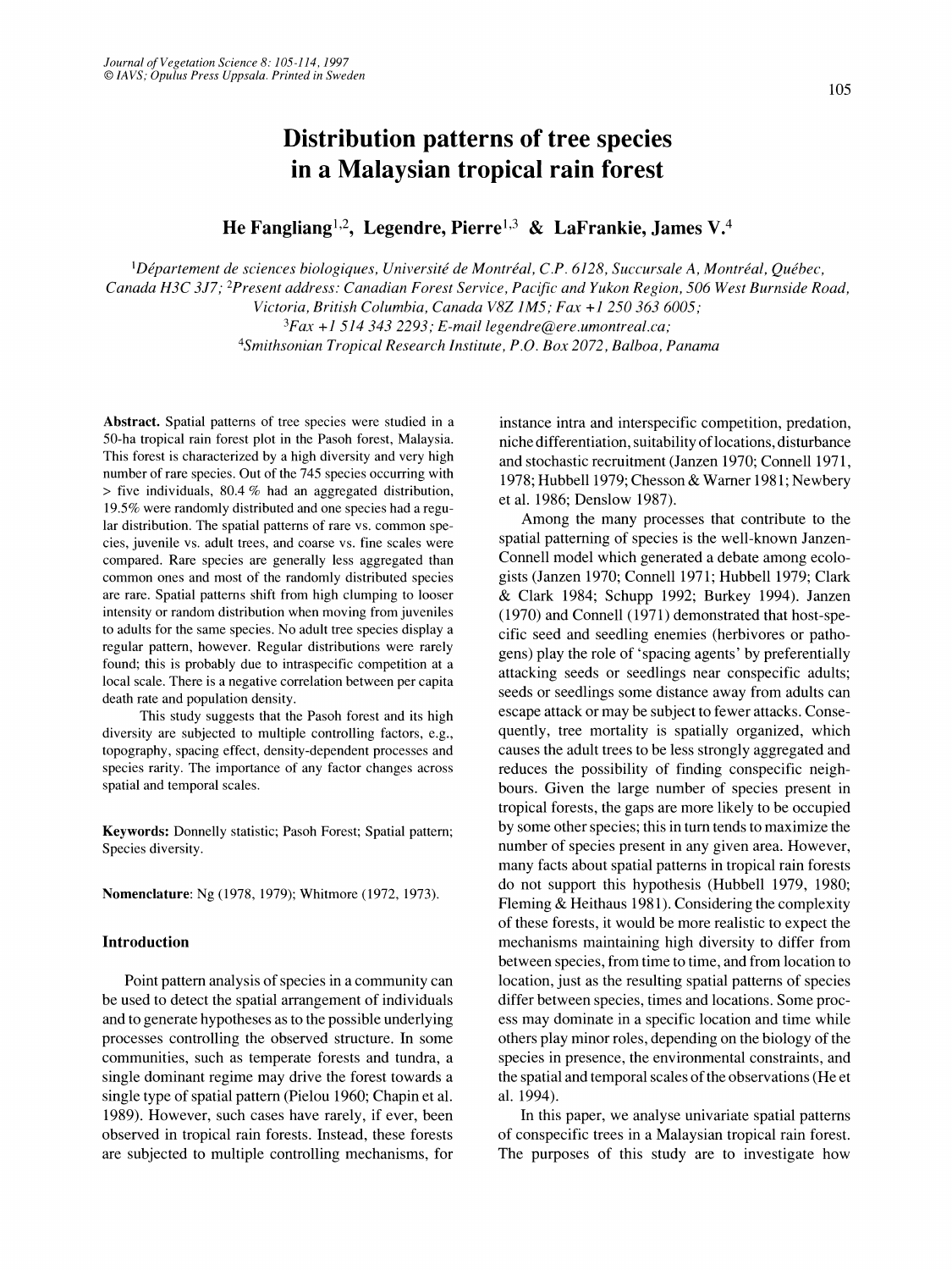**conspecific trees are spatially organized in the forest; to demonstrate that in a tropical rain forest community various spatial distributions can occur depending on the spatial and temporal scales of the observations; and to propose mechanisms to explain the observed spatial distributions. We will attempt to demonstrate that multiple rather than single controlling mechanisms are working together to organise the structure and maintain the high diversity of this forest. We fully realise that the analysis of multivariate spatial patterns (i.e. patterns of non-conspecific trees) would also be important to gain insight into the coexistence and competition of species. Since such a study would certainly be more difficult, both theoretically and methodologically, given the 825 species found in our tropical forest plot, we limit the present paper to univariate analyses.** 

# **Material and Methods**

#### **Study site**

**A tract of mapped forest, located at 102? 18' W and 2? 55' N, was established in the Pasoh Reserve, Negeri Sembilan, Malaysia, to monitor long-term changes in a primary forest (hereafter called the Pasoh forest). The vegetation falls within the south-central subtype of the red meranti-keruing forest type of Wyatt-Smith (1987). The upper canopy is dominated by red meranti, Shorea section Muticae, especially S. leprosula, S. acuminata, and S. macroptera. Other important emergent canopy species are Dipterocarpus cornutus (keruing), Shorea maxwelliana (balau) and Neobalanocarpus heimii (chengal).** 

**Mean annual rainfall at Pasoh is ca. 2000 mm, one of the lowest figures for peninsular Malaysia.** 

**The forest tract under study is a plot of 50 ha forming a rectangle 1 km long and 0.5 km wide. The plot lies in a mostly level plain of relatively uniform terrain between two meandering streams. About half of the plot lies within a range of 2 m of topographic change; a hill rises in the centre of the plot to ca. 24 m above the lowest point. The survey consisted of enumerating all freestanding trees and shrubs at least 1 cm in diameter at breast height (DBH), positioning each one by geographic coordinates on a reference map and identifying it to species. The initial census of 1987 was repeated in 1990. The data from the 1990 survey are used in this study for spatial analysis. Whenever necessary, both surveys will be used, for example when comparing the per capita death rates between rare and common species.** 

#### **Data analysis**

#### **Relationship between tree locations and elevation**

**To evaluate the relationship between species distributions and elevation, the number of individuals of a**  species was counted in each of  $1250$   $(20 \text{ m} \times 20 \text{ m})$ **quadrats, and the elevation in each quadrat was measured. Spearman rank correlation was used to evaluate this relationship. To reduce computations, 100 of the 825 species (totalling 45 201 individuals), were selected at random; of these, only the species with over 300 individuals were included in the analysis. This restriction was made to minimize the number of quadrats missing representatives of a species included in the analysis. 36 species were retained using this criterion.** 

# **Donnelly statistic and clumping index**

**Several statistics have been proposed and patterns detected have been interpreted in terms of species interactions (see Haase 1995 for a recent survey of methods and Haase et al. 1996 for examples of interpretation). We applied the nearest-neighbour distance statistic to detect whether a point pattern departs from an assumed random Poisson point pattern (Clark & Evans 1954). The method is biased if there is a strong edge effect. Donnelly (1978) modified the statistic after simulation experiments to account for edge effects; the figures in the following equations are empirical constants derived by simulation.** 

$$
r_c = r_e + \left(0.051 + \frac{0.041}{\sqrt{n}}\right)\left(\frac{L}{n}\right)
$$
 (1)

$$
s_r = \frac{\sqrt{\left(0.07A + 0.037L\sqrt{\frac{A}{n}}\right)}}{n}
$$
 (2)

where  $r_c$  is the Donnelly nearest-neighbour distance **statistic corrected for edge effect; it is computed for**  each species separately;  $s_r$  is the standard error of the **Donnelly statistic;**  $r_e = 0.5 / \sqrt{\rho}$  is the expected distance **to the first nearest neighbour without considering edge**  effect, with  $\rho$  = point density in the study area (trees per  $m^2$ ; *A* is the surface area of the study plot  $(m^2)$ ; *L* is the **length of the boundary around the study area (m); n is the number of individuals of the species under consideration in the study area.** 

**The value of the Donnelly statistic is transformed into a standard normal deviate z which is amenable to a z-test:** 

$$
z = \frac{r_a - r_c}{s_r} \tag{3}
$$

where  $r_a$  is the observed mean distance to the 1st nearest **neighbour. Spatial randomness is rejected in favour of**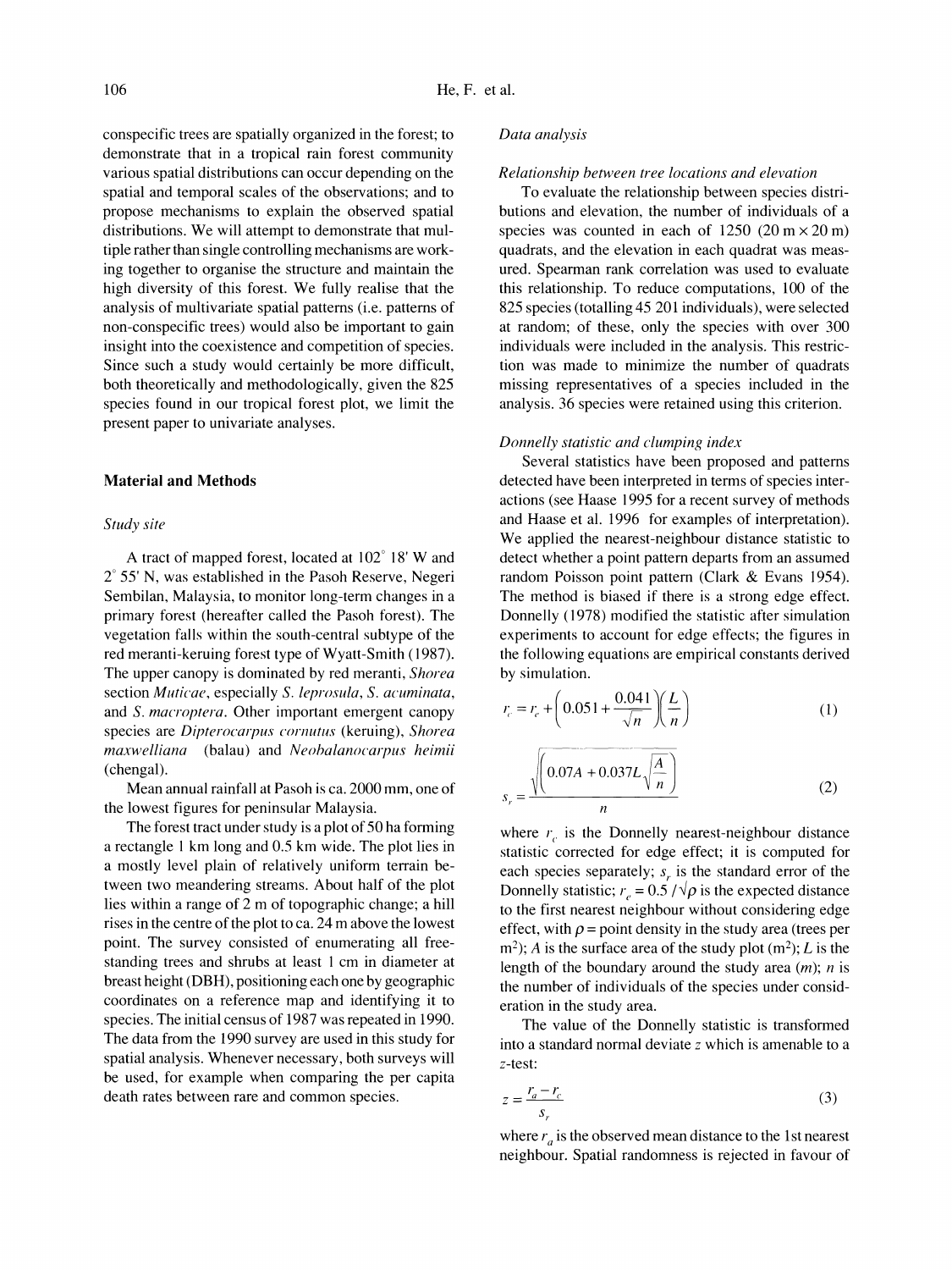**clumping or regularity, for extreme values in the upper and lower tails respectively (Kenkel 1988). Donnelly suggested that this z-test is unbiased if the number of points is larger than seven in a study area of smooth boundaries, like a square, rectangle or circle.** 

**The ratio of the mean observed first nearest-neigh**bour distance  $(r_a)$  to the Donnelly statistic defines a clumping index  $CI = r_a/r_c$ . However,  $r_a$  is subject to sampling error, which is computed as  $z_{\alpha} \times s_{r}$  at the  $\alpha$ significance level, based on Eq. 3; here  $\alpha$  = 0.05. Hence, **we define the following patterns:** 

(a) Aggregated pattern if 
$$
CI < \frac{r_a - z_\alpha s_r}{r_c}
$$

- **(b) Random pattern if**   $r_a$  -  $z_\alpha s_r$   $\lt C$ *I*  $\lt \frac{r_a + z_\alpha s_r}{r_a + z_\alpha s_r}$  $c \qquad \qquad$
- **(c) Regular pattern if**

$$
CI > \frac{r_a + z_{\alpha} s_r}{r_c}
$$

**In the Pasoh forest, the Donnelly statistic and the clumping index were used to determine the spatial patterns of all species, except those whose abundances in the whole plot were less than five individuals; 745 species were retained for the analysis.** 

#### **Death rate, abundance and local abundance**

**To evaluate and compare the death rates of rare and common species, we used the per capita death rates of the species, obtained by comparing the censuses of 1987 and 1990. Because the study area is constant (50 ha) for all species, abundances were used instead of densities to correlate with per capita death rates. Since competition usually occurs among neighbours, it seems more informative to compare the per capita death rates to the local abundances of conspecific neighbours. Augspurger (1984) has shown that the 'effect distance' of conspecific adults on seedling survival can be as far as 25 - 50 m, while other studies showed that neighbourhood effect is less than 20 m (Clark & Clark 1984; Schupp 1988). 20 m was chosen as an eclectic cutoff in the present study. The local abundance for each species was calculated by counting conspecific trees within a 20-m radius circle centred around each individual of that species. The average of the counts was used as the local abundance for that species. In following sections local abundance as defined here will be called 'local density'.** 

**Edge effect was eliminated by including only individuals whose distances to the boundaries were at least 20 m.** 

**Since randomly relocating the trees of all 825 species would be computationally burdensome, the same randomly selected 100 species as mentioned above were used to compare the difference between the observed local abundance and its counterpart after all trees in the plot were randomly relocated. Conspecific densities of**  **three species were not calculated because they were represented by a single tree each.** 

#### **Spatial patterns at different growth stages**

**The spatial patterns of tree groups at different growth stages from juveniles to adults were evaluated by dividing individuals of a species according to diameter (DBH) size, based on the assumption that younger trees have smaller diameters than adult trees (Sterner et al. 1986). He (1993) used diameter size and abundance to classify the Pasoh forest species into six groups: treelet-shrub, understory, understory-midstory, dominant midstory, sparse overstory and dominant overstory species. The three most abundant species from each of the six groups are used in the present study. The diameter criteria (in DBH) corresponding to the growth stages are:** 

$$
AB = C = D
$$
  
DBH 4 cm 5-9 cm 10-25 cm > 25 cm.

**Species are divided in two or more stages as follows:** 

**Treelet-shrub species - A: juvenile; B: adult: Ardisia kunstleri, Ardisia spp., Diospyros nutans;** 

**Understory species - A: juvenile; B: premature; C: mature: Anaxagoreajavanica ,Aporusa microstachya, Ardisia crassa;** 

**Understory-midstory species - A - C as above category: Dacryodes rugosa, Rinorea anguifera, Xerospermum noronhianum;** 

**Dominant midstory - A - C as above; D: overmature: Gluta malayana, Shorea guiso, Sindora coriacea;** 

**Sparse overstory - A - D as above: Canarium littorale var. rufa, Mesua ferrea, Pimelodendron griffithianum;** 

**Dominant overstory - A - D as above:** 

**Ixonanthes icosandra, Neobalanocarpus heimii, Shorea maxwelliana.** 

**Our interest is to detect changes in spatial patterns of species through age rather than through an accurate developmental period. Therefore, we do not assume that the DBH criteria used to define the growth stages are biologically meaningful; the terms 'juvenile','mature', etc. are used only for convenience.** 

#### **Spatial behaviour within a patch**

**An aggregated pattern may exhibit a regular distribution at local scale because of competition within a crowded patch (Pielou 1962; Campbell 1992). Therefore, a clumping pattern may be composed of two spatial components: an overall aggregation, combined with regular distribution within patches. Competition occurs at very local scales in this situation. Pielou (1962) has formulated a test for local scale competition using a truncated sample which consists of nearest-neighbour**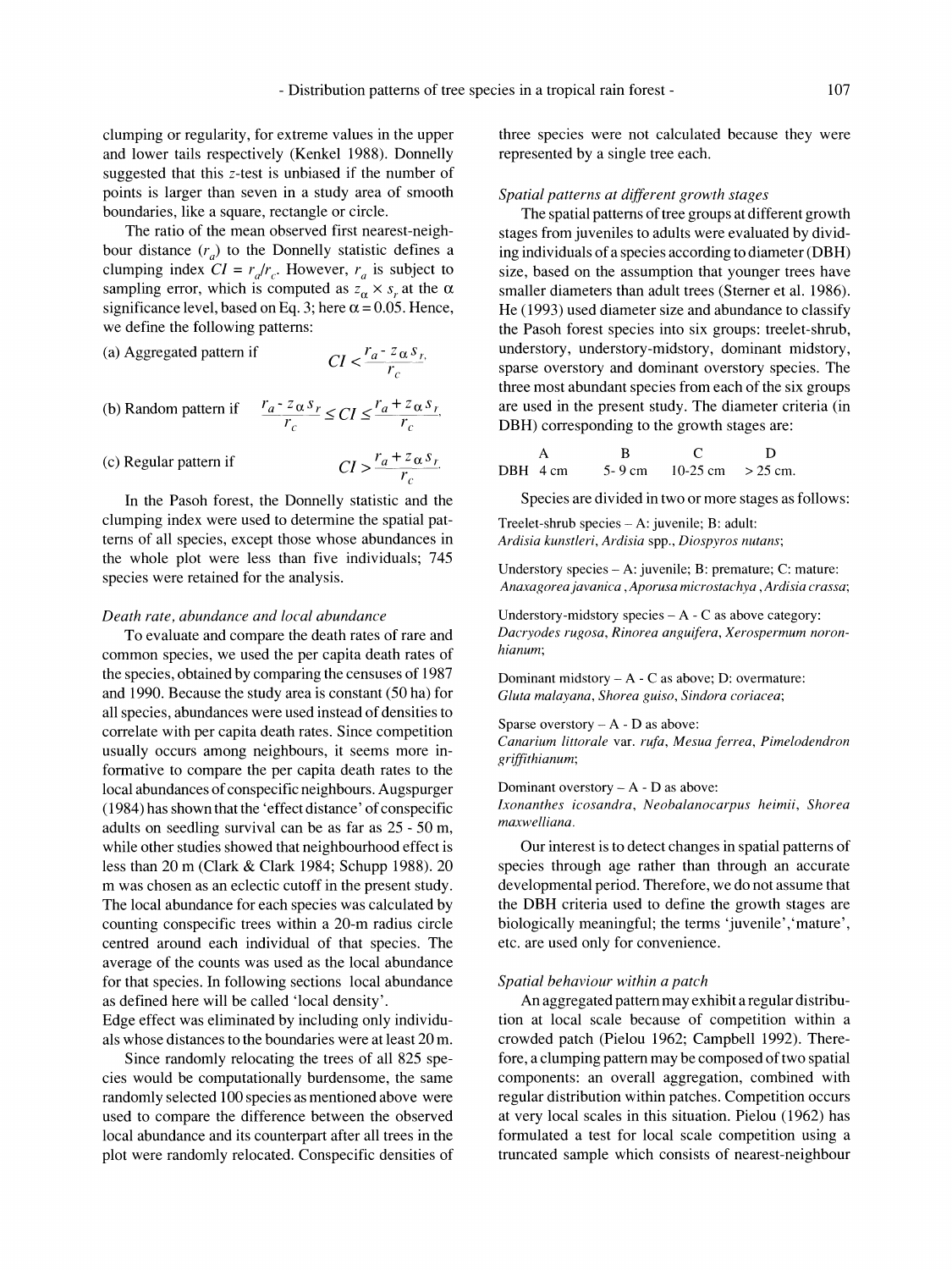$\overline{1}$ 

**distances smaller than an arbitrarily chosen upper limit. In this test, the observed mean nearest-neighbour distance for the truncated sample is substituted for the expected mean in an equation for a truncated random distribution, and a new local density for the crowded individuals is estimated. A goodness-of-fit test is then applied to the truncated sample which is divided into classes of equal expected frequencies, assuming spatial randomness; a significant deficiency of individuals in the first class indicates regularity. The key step is to**  determine the density  $\lambda$  per unit circle (radius = 1 m; q, the density per m<sup>2</sup>, is calculated by dividing  $\lambda$  by  $\pi$ ) and the largest nearest-neighbour distance  $(x_0)$  of the truncated sample;  $x_0$  is the radius of the patch.

**Campbell (1992) modified Pielou's method using a graphical analysis to determine the size of the truncated**  sample  $x_0$ . The expected first nearest-neighbour dis**tance of each point in ascending order, under the assumption of randomness, is calculated from the equation:** 

$$
y_i = \sqrt{-\ln\left(1 - \frac{i - 0.5}{n}\right)}\tag{4}
$$

where  $i = 1, 2, ..., n$ ; *n* is the number of points. This **equation enabled us to directly compare the observed nearest-neighbour distances (x) with the counterparts (y) of a random distribution. If the observed point pattern is random, then it is expected that the relationship between the ascending observed and expected distances computed by eq. 4 follows a straight line running through the origin. Hence, a straight line with the expected**  equation  $y = \beta x$  indicates a random distribution; other**wise, either a convex curve (aggregation) is produced, as shown in Fig. 1, or a concave curve (regular pattern).**  The tangent intercept  $x<sub>o</sub>$  between the curve and the **expected straight line under the random model is a convenient non-arbitrary truncation level when applying Pielou's method since it marks the turning point of the overall aggregation in the observed distribution of nearest-neighbour distances; the squared slope of this**  line ( $\beta$ <sup>2</sup>) is the estimated density  $\lambda$  of the truncated **sample. Instead of Campbell's second order polynomial regression equation, we find that the best and most stable function, to establish the relationship between observed and expected nearest-neighbour distances by regression, is:** 

$$
y^2 = a + bx + cx^2 \tag{5}
$$

**Using the values estimated for parameters a, b and c, the**  slope ( $\beta$ ) and the tangent intercept  $(x_0)$  of the expected straight line ( $y = \beta x$ ), which is the tangent to the Eq. 5, **are found to have the following equations:** 

$$
B = \frac{\sqrt{4c - \frac{b^2}{a}}}{2}
$$
 (6)

$$
x_o = -\frac{2a}{b} \tag{7}
$$

The density q of the truncated sample is  $\beta^2/\pi$  at size  $x_o$ .

**Object pairs falling below the regression line for**  distances smaller than  $x_0$  are those that have an observed **nearest-neighbour distance larger than expected. These pairs of points may have a regular distribution within the patch. To test whether the deviation differs significantly**  from randomness at  $x<sub>o</sub>$ , a one-tailed standard normal **deviate test was applied, explained in more detail in Pielou (1962) and Campbell (1992).** 

### **Results**

**The diversity of the plot is high: there are 334 077 individuals, belonging to 825 species. There is no clearly dominant species. The most abundant one, Xerospermum lnoronhianum, accounts for only 2.5 % of the total number of trees.** 

#### Species abundance relation: rarity vs. commonness

**The relationship between abundance and the number of species possessing that abundance, i.e., the species abundance distribution, illustrates the diversity pattern of a community. Fig. 2 shows the frequency distribution of abundance categories in log-base 2.** 

**Species abundances in the 50-ha Pasoh forest range from 1, i.e. a single individual, as found in 32 species, to**  8959 individual trees of Xerospermum noronhianum, **the most abundant species. In the Barro Colorado Island forest Hubbell & Foster (1986) proposed that the species whose densities are equal to or less than one tree per ha be considered rare; this corresponds to 50 individuals in our 50-ha plot. By virtue of this criterion, there are 300 rare species, accounting for 36 % of all species of the Pasoh forest.** 

#### **Species distributions. tree locations vs. elevation**

**In the Pasoh forest, elevation is the only abiotic variable from which we are able to evaluate the effects of the environmental conditions on species distributions. The relationships between elevation and the distributions of 36 randomly selected species, with the abundance of each species > 300, vary widely. Spearman rank correlations vary from - 0.256 to 0.408. Ca. 33 % of the species show no significant relation with elevation;**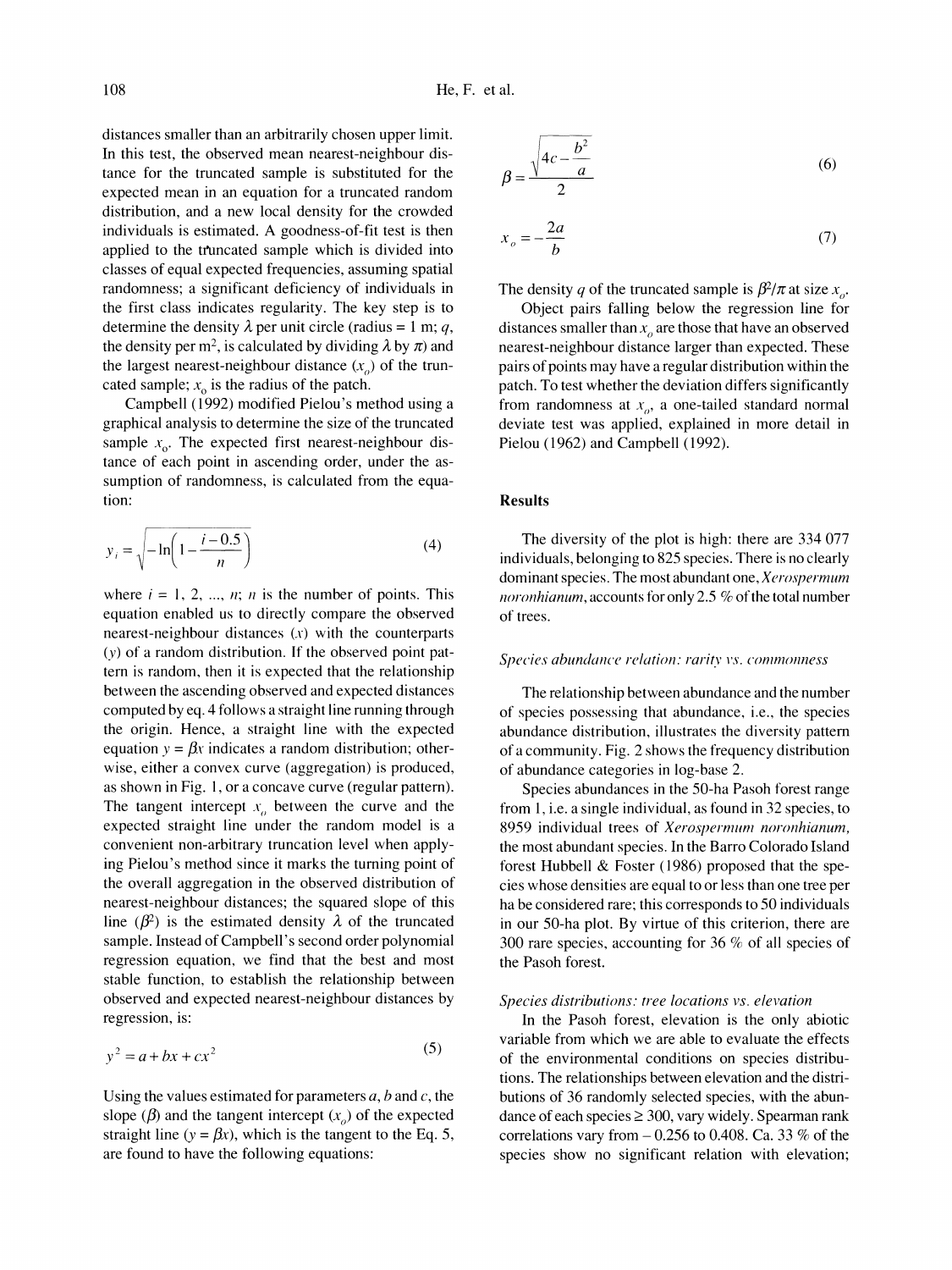

**Fig. 1. Graphical analysis of within-patch spacing pattern of Mallotus leucodermis whose point location map is shown in Fig. 6. A. Equation and curve, modelling the relationship between observed nearest-neighour (NN) distances and expected NN distances under the assumption of randomness. There are four points excluded from the graph because of their remoteness from the other**  points, which impairs curve adjustment. **B.** Determination of the slope  $\beta$  and distance size  $(x_0)$  of a truncated sample.

**among the remaining 67 %, half of them are positively correlated with elevation (preference for positions higher up the slope), and half negatively (preference for the**  valley) ( $p \leq 0.01$ ). The distributions of some of the **species could be well predicted by elevation. For example, logistic regression on elevation of the presence/**  absence (in  $20 \text{ m} \times 20 \text{ m}$  quadrats) of the species **Anisophyllea corneri (723 trees in the Pasoh plot) showed that 71 % of the quadrats are correctly predicted by the logistic regression equation (the Spearman rank correlation between species distribution and elevation being 0.594.** 

# **Spatial patterns of tree species: overall analysis**

**Among the 825 tree species in the Pasoh forest, 80 species with abundances < 5 trees were excluded from our spatial pattern analysis. Based on the z-test (Eq. 3), there is only one (Galearia maingayi, 8 trees) among the remaining 745 species, showing a significantly regular**  distribution ( $p = 0.018$ ); 145 species are classified as **having a random distribution (i.e. no significant departure from the null hypothesis of the z-test), accounting for 19.5 % of these 745 species; 599 others (80.4 %), have significantly aggregated distributions. Table 1** 

**Table 1. Relationship between spatial distribution pattern and species abundance for the 745 species in the Pasoh forest. A species with < 50 trees is classified as rare species.** 

|        |   | Spatial distribution |                           |       |  |
|--------|---|----------------------|---------------------------|-------|--|
|        |   |                      | Regular Random Aggregated | Total |  |
| Rare   |   | 103                  | 116                       | 220   |  |
| Common | 0 | 42                   | 483                       | 525   |  |
| Total  |   | 145                  | 599                       | 745   |  |

**summarises the relationship between spatial distributions and species abundances. Most of the randomly**  distributed species are rare  $(\leq 50$  trees), while most of **the common species have aggregated distributions. The most abundant of the randomly distributed species is Pometia pinnata var. alnifolia (646 trees).** 

**Population densities in tropical rain forests are usually low and nearest-neighbour distances among conspecific trees are relatively large. The density of the most abundant species, Xerospermum noronhianum, in the Pasoh forest is only 179 trees/ha, while its average conspecific nearest-neighbour distance is 3.5 m. The largest average nearest-neighbour distance, for species represented by at least five trees, is that of Sterculia macrophylla** 



**Fig. 2. Frequency distribution of species abundances in the Pasoh forest. The horizontal axis is the abundance in logarithm base 2. The number of intervals is 25. The fitted curve is**  a log-normal distribution,  $S(R) = 66 \exp(-0.02174 R^2)$  fitted to the right part of the frequency distribution, where  $S(R)$  is the **number of species in the R-th octave.**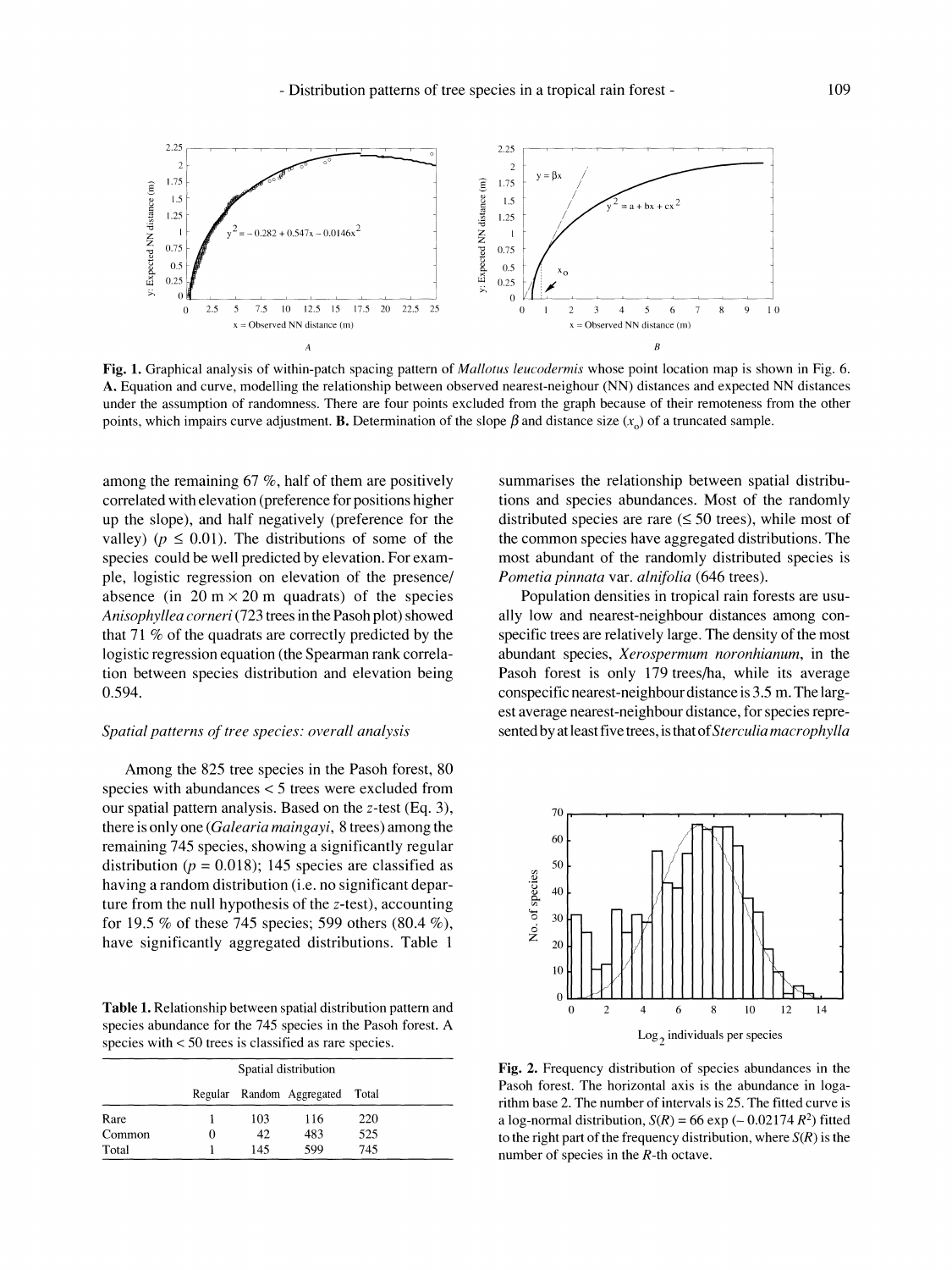

**Fig. 3. Relation between abundance and clumping index CI of species in the Pasoh forest. A. All 745 tree species. The dashed line corresponds to CI = 1, the solid line is the regression line. B. Enlargement showing the 659 species with abundances < 1000.** 

**(5 trees, nearest-neighbour distance = 272 m), while the smallest average nearest-neighbour distance is 2.5 m in Pentace strychnoidea (627 trees).** 

**The regression line in Fig. 3 indicates that the clumping index slightly increases with the abundance of the species in the Pasoh forest. The coefficient of determi**nation  $(r^2)$  between clumping index and abundance is **0.0177 (p = 0.0003). Clumping index values in Fig. 3 are more scattered among rare species (left of the graph) than among common species.** 

#### **Local conspecific densities: observed vs. randomized**

**The distances among conspecific trees are generally large in the Pasoh forest; this decreases chances of intraspecific interactions. The Donnelly statistic of the last section allowed testing of the null hypothesis that an observed pattern is random over the whole plot. Here we compare the observed local densities of conspecific trees to the densities after randomly relocating the trees on the map. This comparison provides an intuitive insight into the local behaviour of tree aggregation. The observed to randomized local conspecific densities, computed in a 20-m radius circle, is shown in Fig. 4 for 97** 

**randomly selected species (see Methods). The observed conspecific densities for all species are higher than the randomized, which suggests that the distributions of species are aggregated. Of course, the measure of local density changes with the size of the radius, but the relationship shown in Fig. 4 remains.** 

**The local density of a species not only depends on the total abundance of the species in the whole study area, but also on the intensity of aggregation. For 740 species, Pearson's r2 between local density and total abundance is 0.332 (r= 0.576,p = 0.0001), and 0.089 (r =- 0.298,**   $p = 0.0001$ ) between local density and clumping index. **However, the r2 for the multiple correlation between local density and total abundance plus clumping index is**  0.474 ( $p = 0.0001$ ), which is larger than the sum of the  $r<sup>2</sup>$ **values of the two simple regressions.** 

### **Per capita death rates: rarity vs. commonness**

**No positive correlation is found between per capita**  death rate and density, either over the whole plot or at a **.20 m circle) (p > 0.231) for all species in** 

**t, although the relation is weakly signifi-** 

**........ .... of abundance > 500 at a small scale (172**  species,  $r^2 = 0.0235$ ,  $p = 0.0448$ ). On the contrary, the **per capita death rate is significantly higher among rare than among common species (Table 2). Mean per capita death rate over all species of the Pasoh forest is 0.048. The per capita death rate of the most common species**   $(\geq 3000$  trees) is below that mean, while for half of the **rare species it is above. Although the death of an individual may result from many factors, competition among neighbouring trees may be important.** 

# **Spatial patterns: juveniles vs. adults**

**Spatial patterns change over ages (diameter size) for the 18 species investigated. 12 of the 18 species are shown in Fig. 5. The general trend of the change is that with increasing age, the spatial pattern shifts from closer to looser aggregation or randomness, i.e. from lower to** 

**Table 2. Comparison of the per capita death rates between rare**  and common species. The number of species in rare  $(\leq 50)$ **trees) and common (> 50 trees) species groups is less than the ones listed in Table 1 because death data are not available for all species.** 

|                    | Rare species | Common species |
|--------------------|--------------|----------------|
| No. of species     | 218          | 522            |
| Mean death rate    | 0.056        | 0.045          |
| Standard deviation | 0.087        | 0.030          |

**t-test for the difference of per capital death rate: t = 2.69, d.f. = 738, p = 0.0074**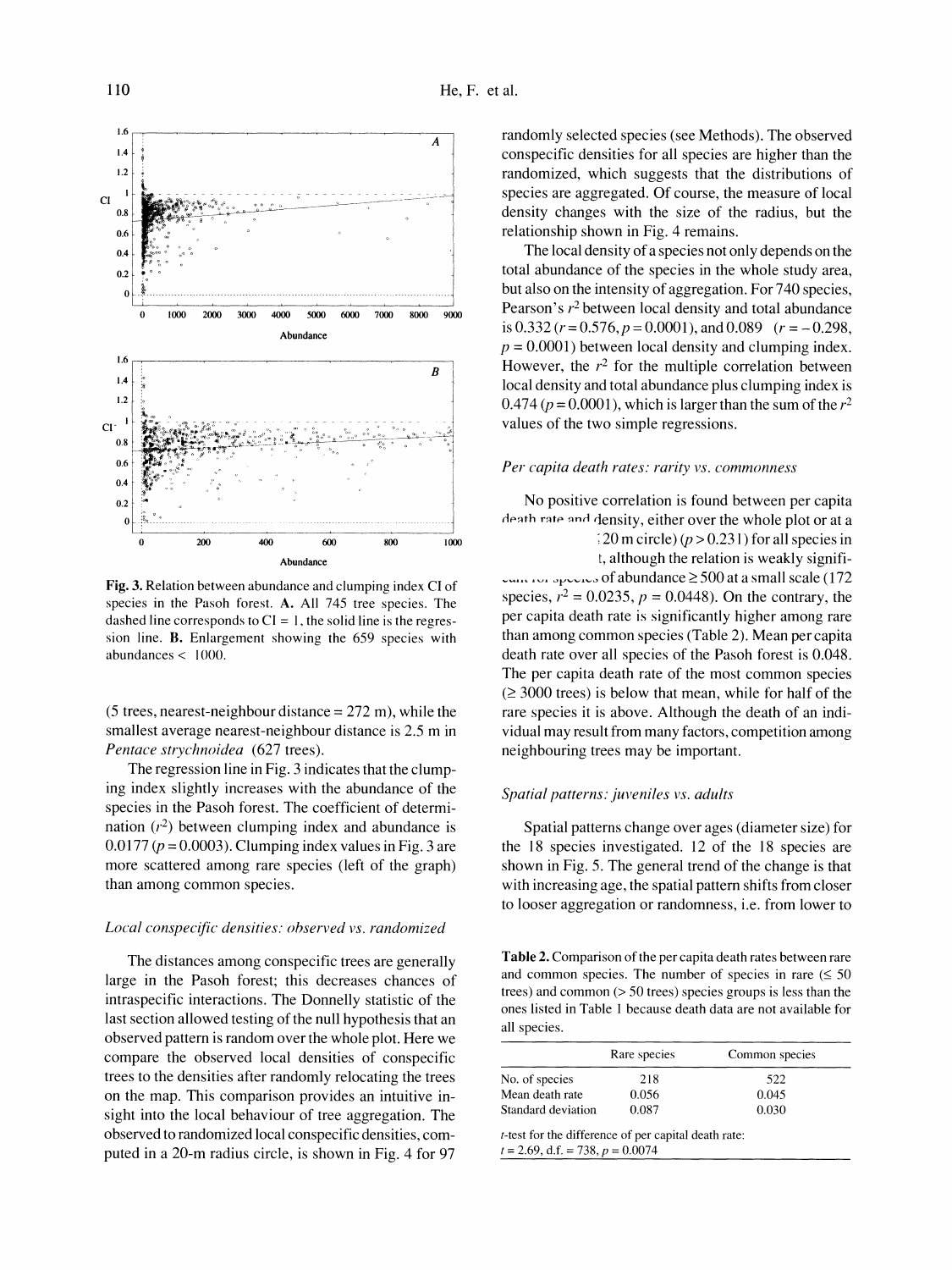

**Species abundance sequence (in ascending order)** 

**Fig. 4. Comparison between the observed local densities of conspecifics (upper line), for 97 tree species, to their local densities (within 20 m circle, lower line) after random relocation of the corresponding 45201 trees.** 

**higher CI values. When including all trees (the T groups in Fig. 5), most species display patterns of medium-size aggregation, higher than in A but lower than in B, C or D. The final growth stage of each species presents itself either with a slightly aggregated or a random pattern.** 

#### **Spatial patterns: coarse versus fine scales**

**A test for the overall pattern of a population would not reveal localized spatial behaviour, because competition usually occurs at the scale of nearest neighbours. 10 populations were selected to detect the local spatial patterns of the species by the truncated sampling method. These 10 species represent two distinct characteristics, i.e, highly aggregated or very abundant; this is where intraspecific competition is most likely to occur. The point location maps of four of the 10 species are shown** 

**in Fig. 6 which compares the distributions of the species. Anacolosa heptandra and Mallotus leucodermis have similar abundances, but very different spatial distributions. A similar situation is found between Aporusa microstachya and Anaxagorea javanica.** 

**Overall, these populations are aggregated with greater**  or lesser intensity  $(CI = 0.224 - 0.964)$ . According to the **truncated sample test Mallotus leucodermis, Shorea pauciflora, Aporusa microstachya, Anaxagorea javanica, Rinorea anguifera andXerospermum noronhianum**  show within-patch regularity ( $p \le 0.05$ ), while *Anacolosa* **heptandra, Pimelodendron griffithianum and Gironniera parvifolia do not. On the other hand, Knema laurina displays more aggregation at small scales (< 3.19 m; p = 0.012). This may be because of the biological characteristics of this species, such as its reproductive system (dioecious), or some special environmental requirements.** 



**11I**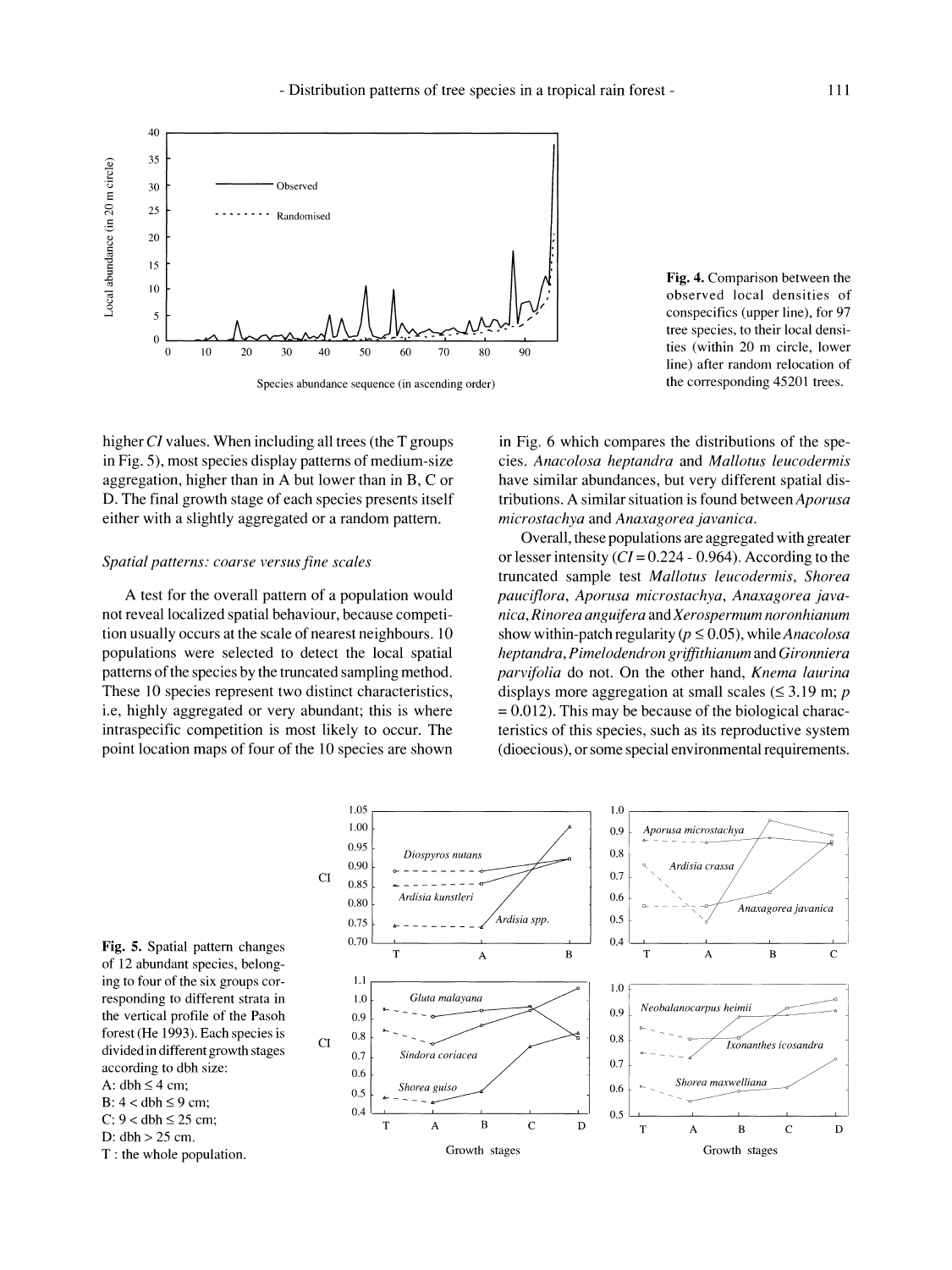

**Fig. 6. Comparison of point patterns for four species. Anacolosa heptandra, Mallotus leucodermis, Aporusa microstachya, Anaxagorea javanica. They demonstrate that similar abundant species can have very different spatial distributions. n denotes the abundance.** 

### **Discussion**

#### **Species-abundances relation**

**The species-abundance distribution in many temperate and boreal plant communities have been described by a theoretical distribution such as the lognormal or logarithmic series. The species-abundance distribution in the Pasoh forest is poorly fitted by them because of the over-abundance of rare species. The same situation was found in the Barro Colorado Island forest (Hubbell & Foster 1986). Apparently, the underlying processes determining the abundance relations between species are different in tropical rain forests. A model which can accommodate and explain the extraordinary number of rare species is required.** 

#### **Spatial patterns of tree species**

**Any population in a community, at a given scale of observation, presents one of three distributions: aggregated, random, or regular, depending on the underlying processes. It has been found that few species in nature are distributed in a regular way; on the contrary, most of them are clumped, or appear to be randomly distributed at some given observation scale (Greig-Smith 1983). Species in the Pasoh forest follow this general pattern. Only Galearia maingayi is regularly distributed; aggre-** **gated patterns are dominant at the scale of the whole plot. The spatial patterns of rare species are more variable than for common species.** 

**Different factors may be at work in different types of species distributions. An aggregated pattern may occur if seeds are randomly dispersed over a heterogeneous environment, which in turn makes germination vary from site to site; or in a homogeneous environment, if individual trees grow in family groups due to vegetative reproduction, or by seeds with small dispersal distance (Feller 1943). Hubbell (1979) showed that in a tropical dry forest, different reproductive systems do not necessarily lead to different spatial patterns, while the methods of seed dispersal result in different clumping intensities of populations. Spatially heterogeneous environmental conditions, such as topography, can also lead to patchy distributions for some species (Hubbell & Foster 1983). Of course, the factors that are responsible for the spatial pattern of one species may not influence another one.** 

# **Maintaining high diversity**

**Several hypotheses or theories, such as niche differentiation, disturbance, frequency-dependent mortality, Janzen-Connell spacing, and lottery recruitment, are frequently used to explain the high species richness of tropical rain forests (e.g. Janzen 1970; Connell 1971,**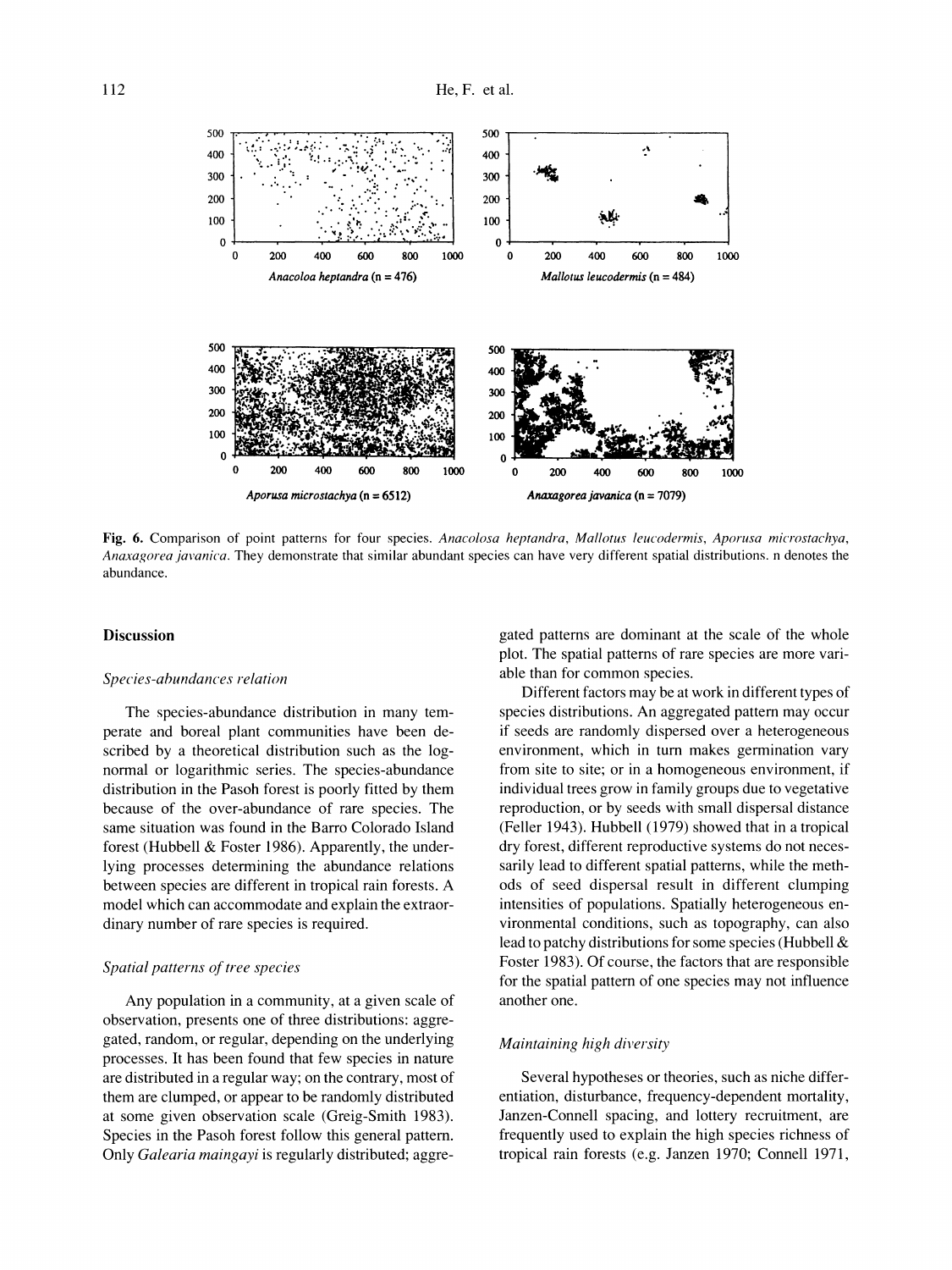**1978; Hubbell 1979; Chesson & Warner 1981; Connell et al. 1984; Denslow 1987). These models differ in that they assume alternative underlying mechanisms. However, tests of these models do rarely involve whole communities (but see Connell et al. 1984). A mechanism at work for one species need not control a community. The Janzen-Connell spacing model is applicable to some abundant species in a rain forest in Costa Rica, but it is not certain that the same model is also valid for the less abundant, let alone the rare species (Sterner et al. 1986). Hence, we would rather expect that any single model is unlikely to explain the high diversity of tropical rain forests. It is more likely that these forests are subjected to multiple mechanisms, and that the importance of each one waxes and wanes depending on the biological properties of species and the spatial and temporal scales of a study. The results in the present study seem to support this point of view. The following processes seem to play roles in maintaining the high diversity in the Pasoh forest.** 

**Environmental conditions. The spatial segregation of species is due in this case to topographical variation, providing conditions that meet the requirement of different species. This is the basis for the mechanism of niche differentiation.** 

**Spacing effect. It is generally stated that as succession proceeds, spatial patterns of populations shift from high to lower aggregation intensity, i.e. towards either more random or regular distributions (Greig-Smith 1961; Laessle 1965; Christensen 1977; Hutchings 1978). For different reasons, Janzen (1970) and Connell (1971) found a similar spacing effect in tropical rain forests, which was also observed for most abundant species in the Pasoh forest. However, as far as spacing agents are concerned, the situation is complicated. Herbivores and pathogens are not the only density- or distance-responsive spacing agents; environmental factors may also modulate the action of seedling predators (Thomson et al. 1996). Other mechanisms such as competition (both intra- or inter-specific), as well as gap dynamics, can also be density-responsive. We have shown that in very abundant species (e.g. Xerospermum noronhianum) or highly patchy ones (e.g. Mallotus leucodermis), intraspecific competition is obvious at the local scale of patches. Condit et al. (1994) also found that density dependence exists for two abundant understory species on the Barro Colorado Island. But one should not expect density-dependence effects to be overwhelming in tropical rain forests because most species are sparsely distributed. In any case, changes in the spatial pattern of conspecific trees of different ages can result from both density-independent and density-dependent processes.** 

**Rare species. Rare species are crucially important to understand the high diversity of tropical rain forests.** 

**There are several reasons for a species to be rare; for example, declining population (unsuccessful reproductive or high death rate), recent immigration, or a small proportion of suitable habitat. Hubbell & Foster (1986)**  found that most rare species are specialists either in **habitat utilization (topography or edaphic conditions) or in regeneration niche (relatively ephemeral or regenerative conditions in gap openings). It implies that a high heterogeneity of environmental conditions is necessary to accommodate so many specialist species. In the Pasoh forest, we found that the environment and its associated diversity pattern are highly unpredictable (He et al. 1994) . On the other hand, we also showed that rare species had significantly higher per capita death rates than common species. This means that rare species have higher turnover rates, which may allow them to use regeneration niches and occupy new gap openings more quickly. This also indicates that rare species are not favoured over common ones in the Pasoh forest, i.e., frequency-dependent mortality does not work for this forest. The same result was also observed for other forests (Connell et al. 1984). The high per capita death rates of the rare species suggest that the maintenance of rare species is generally difficult in the Pasoh forest.** 

**Acknowledgements. The large-scale forest plot at the Pasoh Forest Reserve is an ongoing project of the Malaysian Government, directed by the Forest Research Institute of Malaysia. Mr. K. Kochummen supervised the initial identification of trees while a Senior Fellow at the Smithsonian Tropical Research Institute. Supplemental funds from the following sources are gratefully acknowledged: National Science Foundation (USA) BSR Grant No. INT-84-12201 to Harvard University through Peter S. Ashton and Stephen P. Hubbell; Conservation, Food and Health Foundation, Inc. (USA); United Nations, through the Man and the Biosphere programme, UNESCO-MAB grants nos. 217.651.5,217.652.5,243.027.6, 213.164.4, and also UNESCO-ROSTSEA grant no. 243.170.6; NSERC grant No. OGP7738 to P. Legendre. F.H. is grateful to Jean-Pierre Simon, Yves Bergeron and Marie-Josee Fortin for their constructive comments on his Ph.D. Thesis on which this paper is based. The authors also thank three reviewers.** 

#### **References**

- **Augspurger, C.K. 1984. Seedling survival of tropical tree species: interactions of dispersal distance, light gaps, and pathogens. Ecology 65: 1705-1712.** 
	- **Burkey, T.V. 1994. Tropical tree species diversity: a test of the Janzen-Connell model. Oecologia (Berl.) 97: 533-540.**
	- **Campbell, D. J. 1992. Nearest-neighbour graphical analysis of spatial pattern and a test for competition in populations of singing crickets (Teleogryllus commodus). Oecologia (Berl.) 92: 548-551.**
	- **Chapin, F.S., III, McGraw, J.B. & Shaver, G.R. 1989. Compe-**